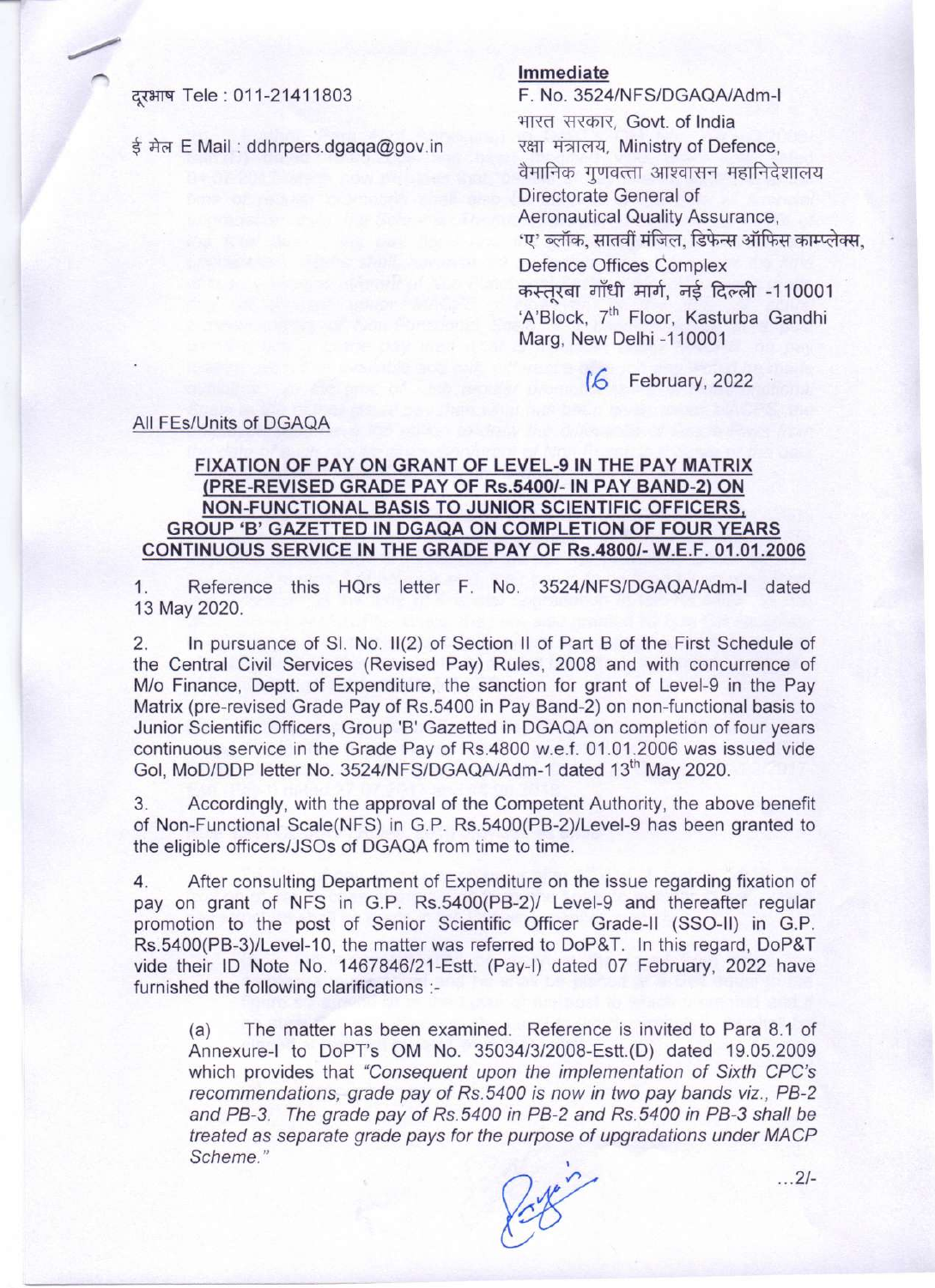(b) Further, Para 4 of Annexure-I to DoPT's OM No. 35034/3/2008- Estt.(D) dated 19.05.2009 has been modified vide DoPT OM dated 04.07.2017 which now provides that *"benefit* of *pay fixation available at the time* of *regular promotion shall also be allowed at the time* of *financial upgradation under the Scheme. Therefore, the pay shall be raised by* 3% of *the total pay in the pay band and the grade pay drawn before such upgradation. There shall, however, be no further fixation* of *pay at the time* of *regular promotion/grant* of *Non Functional Scale, if it is in the same grade pay* as *granted under MACPS. However, at the time* of *actual promotion/grant* of *Non-Functional Scale, if it happens to be in* a *post carrying higher grade pay than what is available under MACPS, no pay fixation would be available and only difference* of *grade pay would be made available. At the time* of *such regular promotion/grant* of *Non-Functional Scale to the higher grade pay than what has been given under MACPS, the employee shall have the option to draw the difference* of *Grade Pays from the date* of *such regular promotion/grant* of *Non-Functional Scale or the date* of *accrual* of *next increment in the pay allowed under MACP."*

(c) In the instant case, it is stated that JSOs, who are in GP Rs.4800/- (i.e. Level-8), are granted financial upgradation in G.P. Rs.5400/- in PB-2/Level-9 under MACPS. Therefore, as per the provisions under MACPS mentioned in para 3 of note 49 ante, their pay is to be fixed by granting them one increment at the time of financial upgradation in GP Rs.5400/- in PB-2/Level-9 under MACPS. Since, they are also granted NFS in GP Rs.5400/ in PB-2/Level-9, no further pay fixation would be available to them at the time of grating NFS as they have already availed benefit of pay fixation at the time of financial upgradation under MACPS.

(d) Further, insofar as fixation of pay on promotion is concerned, it is stated that fixation of pay on promotion is governed by Rule 13 of CCS (RP) Rules, 2016 read with this Department (i.e. DoP&T)'s O.M. No. 13/02/2017-Estt.(Pay-l) dated 27.07.2017 and 28.08.2018.

5. Rule 13 of CCS(RP) Rules, 2016 provides as under :-

13. Fixation of pay on promotion on or after 1<sup>st</sup> day of January, 2016- The fixation of pay in case of promotion from one Level to another in the revised pay structure shall be made in the following manner, namely:-

(i) On increment shall be given in the Level from which the employee is promoted and he shall be placed at a Cell equal to the figure so arrived at in the Level of the post to which promoted and if no such Cell is available in the Level to which promoted, he shall be placed at the next higher Cell in that Level.

 $(ii)$ 

Pote

... 3/-